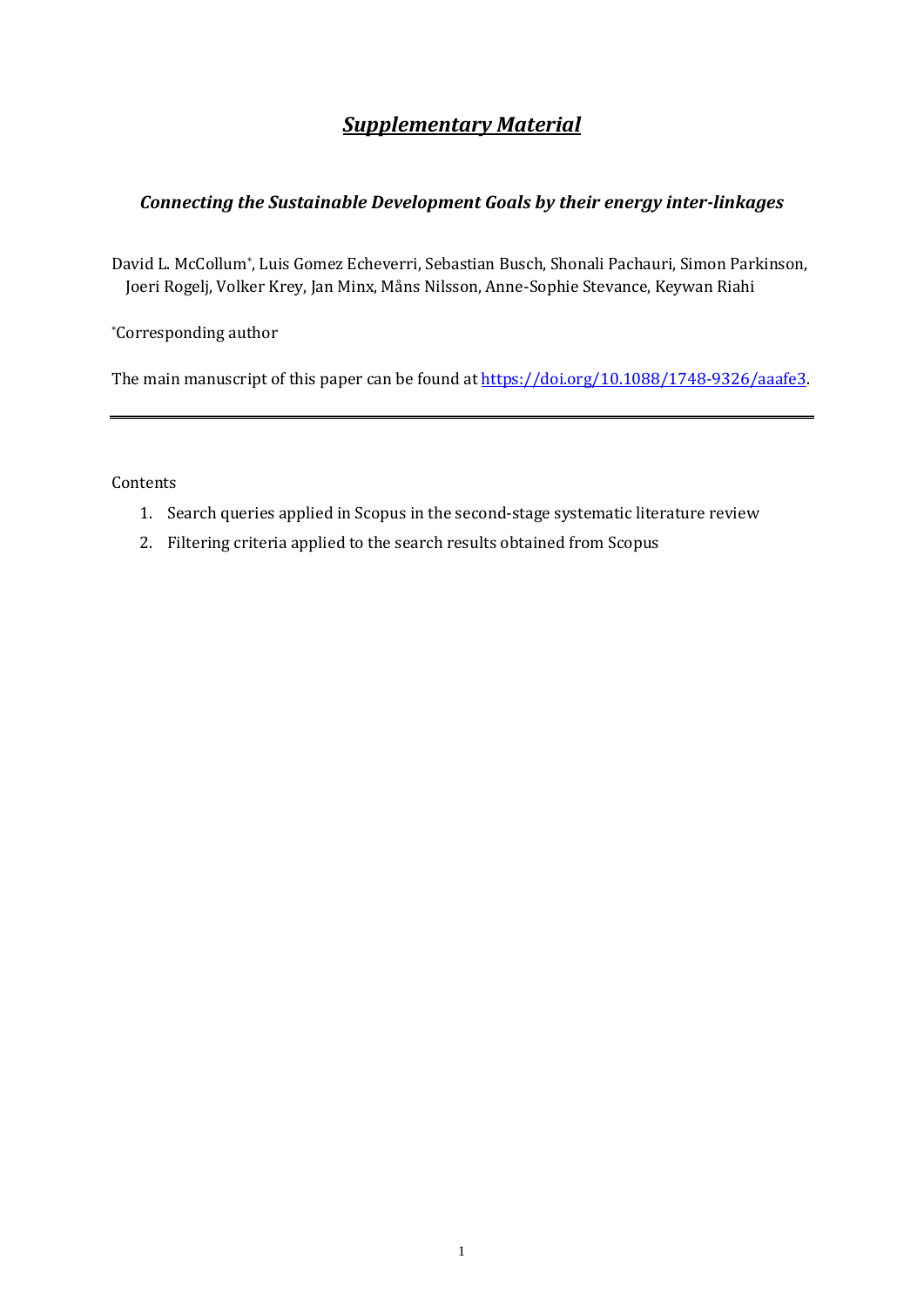## *Search queries applied in Scopus in the second-stage systematic literature review*

As described in the main manuscript, in our second-stage systematic review we initiated a set of structured keyword searches in Scopus. In particular, we constructed fifteen unique queries: one for each SDG (other than SDG7 and the "means of implementation" SDG17). These queries share a common taxonomy that always consists of four parts:

- **Entry point**: SDG7, thus using search terms like 'energy', 'electricity', 'fuel' and other context-related synonyms specific to a particular SDG (in order to distinguish direct vs. indirect or irrelevant relationships).
- **Search context**: sustainable development goals
- **Type of interaction**: synergies, trade-offs, and linkages, among other similar search terms
- **Sustainability dimension**: SDG 'X', thus using search terms specific to a particular SDG (derived from the UN's official SDG target and indicator language, as well as the keywords identified through our first-stage expert identification procedure)

The table below gives the exact search strings used in each of the Scopus queries.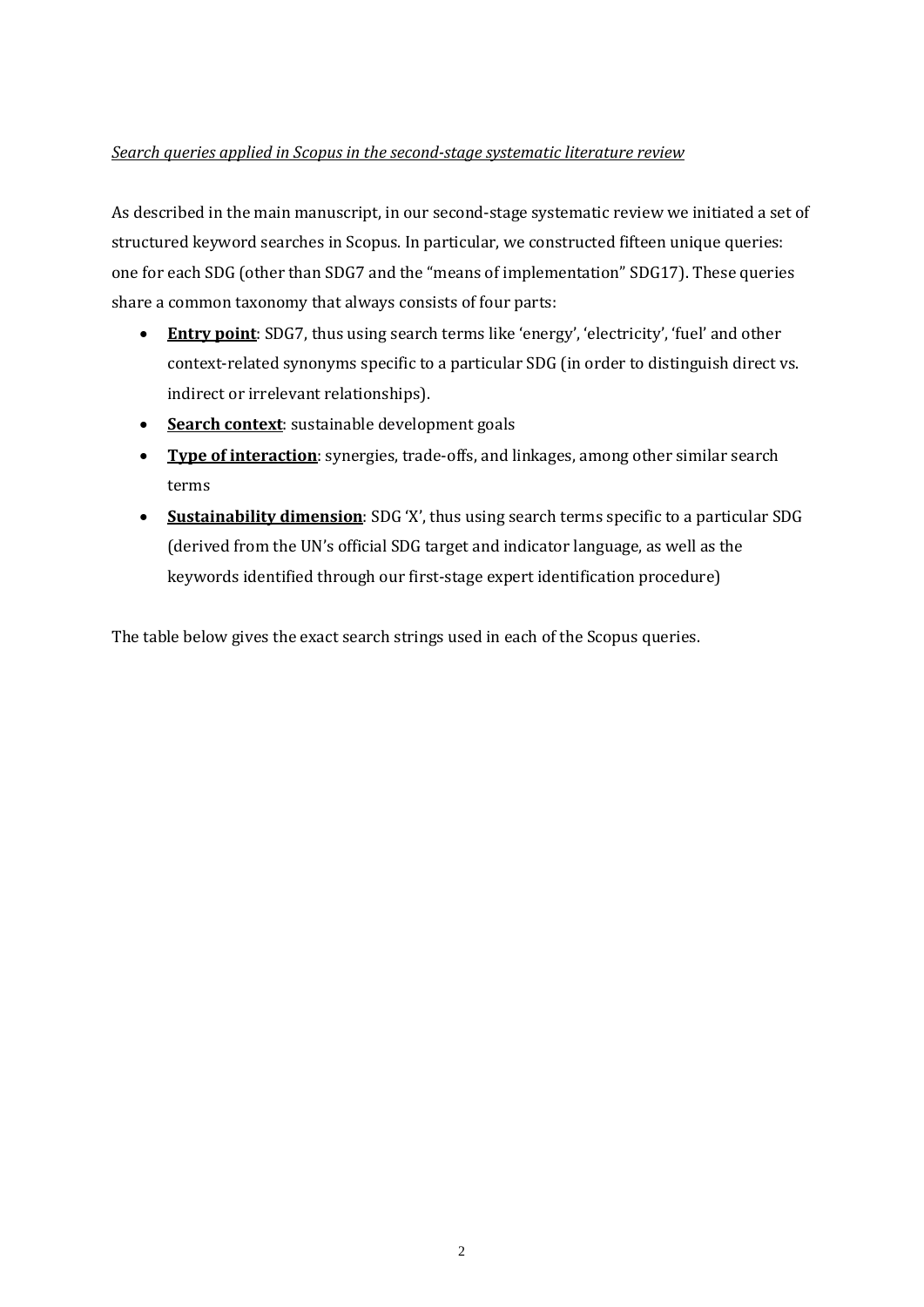| <b>SDG</b> | <b>Overarching Aim</b>                                                                                             | Query                                                                                                                                                                                                                                                                                                                                        |
|------------|--------------------------------------------------------------------------------------------------------------------|----------------------------------------------------------------------------------------------------------------------------------------------------------------------------------------------------------------------------------------------------------------------------------------------------------------------------------------------|
| Goal 1     | End poverty in all its forms everywhere                                                                            | TITLE-ABS-KEY (*energy OR electri* OR fuel) AND TITLE-ABS-KEY (sdg* OR "sustainable development goal*") AND TITLE-ABS-KEY (poverty OR income) AND TITLE-ABS-<br>KEY (synerg* OR impact* OR trade-off* OR interact* OR *benefit* OR *effect* OR indirect OR *link*)                                                                           |
| Goal 2     | End Hunger, achieve food security and adequate nutrition for all and<br>promote sustainable agriculture            | TITLE-ABS-KEY (*energy OR electri* OR fuel) AND TITLE-ABS-KEY (sdg* OR "sustainable development goal*") AND TITLE-ABS-KEY (hunger OR food OR *nutritio* OR agricul*) AND<br>TITLE-ABS-KEY(synerg* OR impact* OR trade-off* OR interact* OR *benefit* OR *effect* OR indirect OR *link*)                                                      |
| Goal 3     | Attain healthy life for all at all ages                                                                            | TITLE-ABS-KEY (*energy OR electri* OR fuel OR "active travel") AND TITLE-ABS-KEY (sdg* OR "sustainable development goal*") AND TITLE-ABS-KEY (health* OR mortality<br>OR daly OR yoll OR "premature death*" OR "air poll*") AND TITLE-ABS-KEY (synerg* OR impact* OR trade-off* OR interact* OR *benefit* OR *effect* OR indirect OR *link*) |
| Goal 4     | Provide equitable and inclusive quality education and life long learning<br>opportunities for all                  | TITLE-ABS-KEY (*energy OR electri* OR fuel OR "room temperature") AND TITLE-ABS-KEY (sdg* OR "sustainable development goal*") AND TITLE-ABS-KEY (educat* OR<br>school* OR learn*) AND TITLE-ABS-KEY (synerg* OR impact* OR trade-off* OR interact* OR *benefit* OR *effect* OR indirect OR *link*)                                           |
| Goal 5     | Attain Gender equality, empower women and girls everywhere                                                         | TITLE-ABS-KEY (*energy OR electri* OR fuel) AND TITLE-ABS-KEY (sdg* OR "sustainable development goal*") AND TITLE-ABS-KEY (gender* OR wom?n OR girl*) AND TITLE-<br>ABS-KEY ( synerg* OR impact* OR trade-off* OR interact* OR *benefit* OR *effect* OR indirect OR *link*)                                                                  |
| Goal 6     | Secure water and sanitation for a sustainable world                                                                | TITLE-ABS-KEY (*energy OR electri* OR fuel) AND TITLE-ABS-KEY (sdg* OR "sustainable development goal*") AND TITLE-ABS-KEY (*water* OR sanitation OR hygiene)<br>AND TITLE-ABS-KEY (synerg* OR impact* OR trade-off* OR interact* OR *benefit* OR *effect* OR indirect OR *link*)                                                             |
| Goal 8     | Promote strong, inclusive and sustainable economic growth and decen<br>work for all                                | TITLE-ABS-KEY (*energy OR electri* OR fuel) AND TITLE-ABS-KEY (sdg* OR "sustainable development goal*") AND TITLE-ABS-KEY (*growth* OR employment OR job*) AND TITLE-<br>ABS-KEY(synerg* OR impact* OR trade-off* OR interact* OR *benefit* OR *effect* OR indirect OR *link*)                                                               |
| Goal 9     | Promote sustainable industrialization                                                                              | TITLE-ABS-KEY (*energy OR electri* OR fuel) AND TITLE-ABS-KEY (sdg* OR "sustainable development goal*") AND TITLE-ABS-KEY (industr* OR infrastructur* OR innovat*)<br>AND TITLE-ABS-KEY (synerg* OR impact* OR trade-off* OR interact* OR *benefit* OR *effect* OR indirect OR *link*)                                                       |
| Goal 10    | Reduce inequality within and among countries                                                                       | TITLE-ABS-KEY (*energy OR electri* OR fuel) AND TITLE-ABS-KEY (sdg* OR "sustainable development goal*") AND TITLE-ABS-KEY (*equal* OR inclus* OR *discrim* OR<br>*empower*) AND TITLE-ABS-KEY (synerg* OR impact* OR trade-off* OR interact* OR *benefit* OR *effect* OR indirect OR *link*)                                                 |
| Goal 11    | Build inclusive, safe and sustainable cities and human settlements                                                 | TITLE-ABS-KEY (*energy OR electri* OR fuel) AND TITLE-ABS-KEY (sdg* OR "sustainable development goal*") AND TITLE-ABS-KEY (city OR cities OR urban OR settlement*<br>OR "public transport*") AND TITLE-ABS-KEY (synerg* OR impact* OR trade-off* OR interact* OR *benefit* OR *effect* OR indirect OR *link*)                                |
| Goal 12    | Promote sustainable consumption and production patterns                                                            | TITLE-ABS-KEY (*energy OR electri* OR fuel) AND TITLE-ABS-KEY (sdg* OR "sustainable development goal*") AND TITLE-ABS-KEY (consumption OR production OR "life?cycle" OR<br>waste* OR "recycl*" OR subsid*) AND TITLE-ABS-KEY (synerg* OR impact* OR trade-off* OR interact* OR *benefit* OR *effect* OR indirect OR *link*)                  |
| Goal 13    | Promote actions at all levels to address climate change/build climate<br>change goal based on COP 21 of the UNFCCC | TITLE-ABS-KEY (*energy OR electri* OR fuel) AND TITLE-ABS-KEY (sdg* OR "sustainable development goal*") AND TITLE-ABS-KEY (climat*) AND TITLE-ABS-KEY (synerg* OR<br>impact* OR trade-off* OR interact* OR *benefit* OR *effect* OR indirect OR *link*)                                                                                      |
| Goal 14    | Attain conservation and sustainable use of marine resources and seas                                               | TITLE-ABS-KEY (*energy OR electri* OR fuel) AND TITLE-ABS-KEY (sdg* OR "sustainable development goal*") AND TITLE-ABS-KEY (marine OR sea* OR ocean OR coast*)<br>AND TITLE-ABS-KEY (synerg* OR impact* OR trade-off* OR interact* OR *benefit* OR *effect* OR indirect OR *link*)                                                            |
| Goal 15    | Protect and restore terrestrial ecosystems and halt all biodiversity loss                                          | TITLE-ABS-KEY (*energy OR electri* OR fuel) AND TITLE-ABS-KEY (sdg* OR "sustainable development goal*") AND TITLE-ABS-KEY (ecosystem* OR biodiversity OR<br>*forestation OR *land*) AND TITLE-ABS-KEY (synerg* OR impact* OR trade-off* OR interact* OR *benefit* OR *effect* OR indirect OR *link*)                                         |
| Goal 16    | Achieve peaceful and inclusive societies, rule of law, effective and<br>capable institutions                       | TITLE-ABS-KEY (*energy OR electri* OR fuel) AND TITLE-ABS-KEY (sdg* OR "sustainable development goal*") AND TITLE-ABS-KEY (peace* OR violen* OR institution* OR corrupt*<br>OR law* OR crime* OR justice OR war) AND TITLE-ABS-KEY (synerg* OR impact* OR trade-off* OR interact* OR *benefit* OR *effect* OR indirect OR *link*)            |